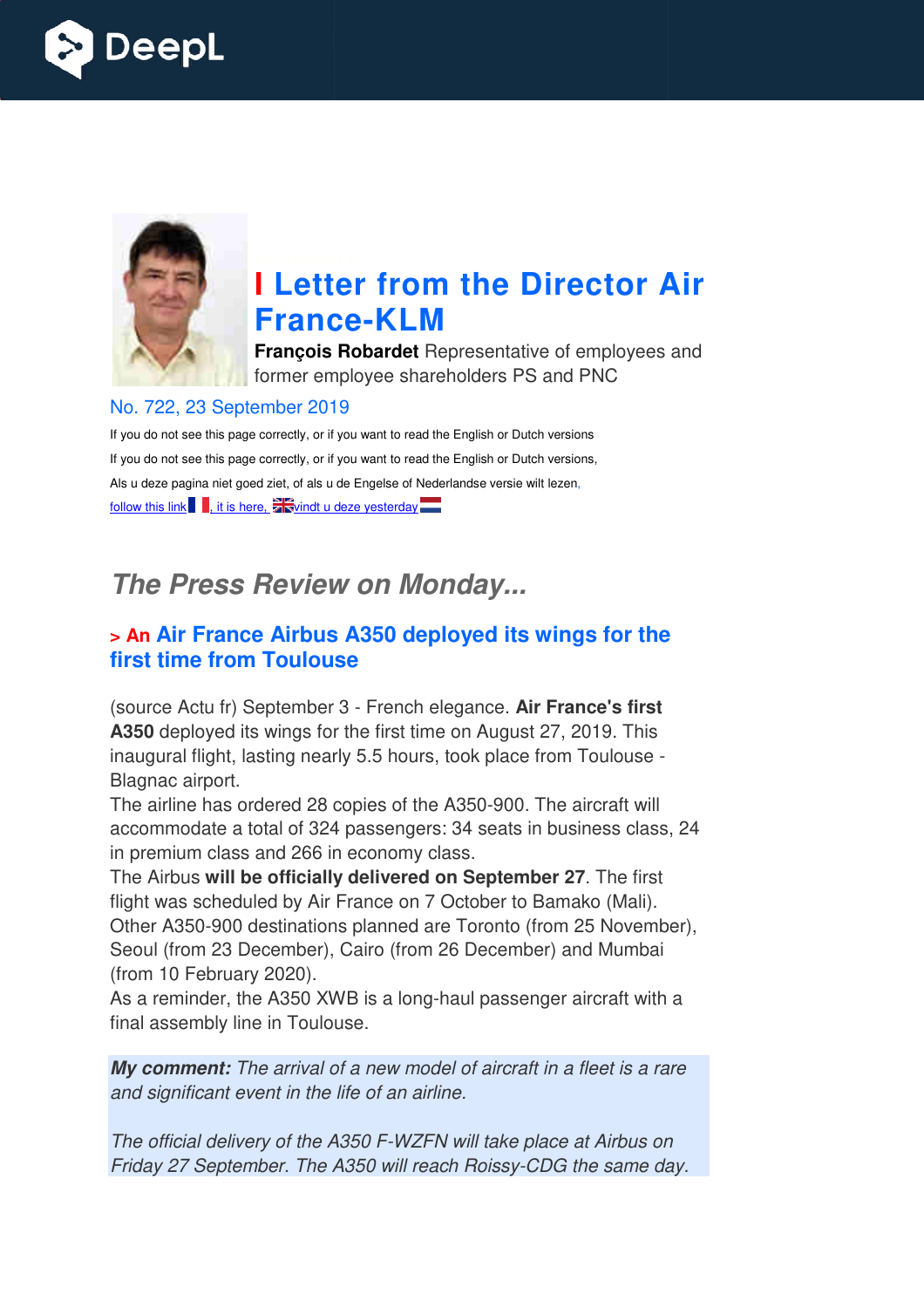*You can follow the event on my twitter account @FrRobardet* 



#### **> Air France-KLM: once again leader of the Dow Jones Sustainability Index**

(source: CercleFinance com) 16 September - **Air France-KLM is once again ranked number one in the airline industry on the Dow Jones Sustainabilty** 2019 **index.** The group is once again the leader of the Dow Jones Sustainability Index (DJSI).

For the fifteenth consecutive year, Air France-KLM is ranked first in the DJSI's Europe and World Index, and regained the top spot in 2019. Our leadership must mobilize and unite our partners, industrialists and professionals in the air **transport**

 sector, because **we all have the responsibility to transform air transport on a daily basis to make it more environmentally friendly,**" said Benjamin Smith, CEO of Air France-KLM.

*My comment: The Dow Jones Sustainability Index (DJSI) ranking is based on an in-depth analysis of the economic, social and environmental performance of more than 3,500 international groups and the assessment of many criteria such as corporate governance, customer relations, environmental policy, working conditions and social actions.* 

*Air France-KLM's return to first place among airlines testifies to the commitment of all employees and gives credibility to the group's discourse on sustainable development.* 

#### **> A crucial day in court for Aigle Azur and XL Airways**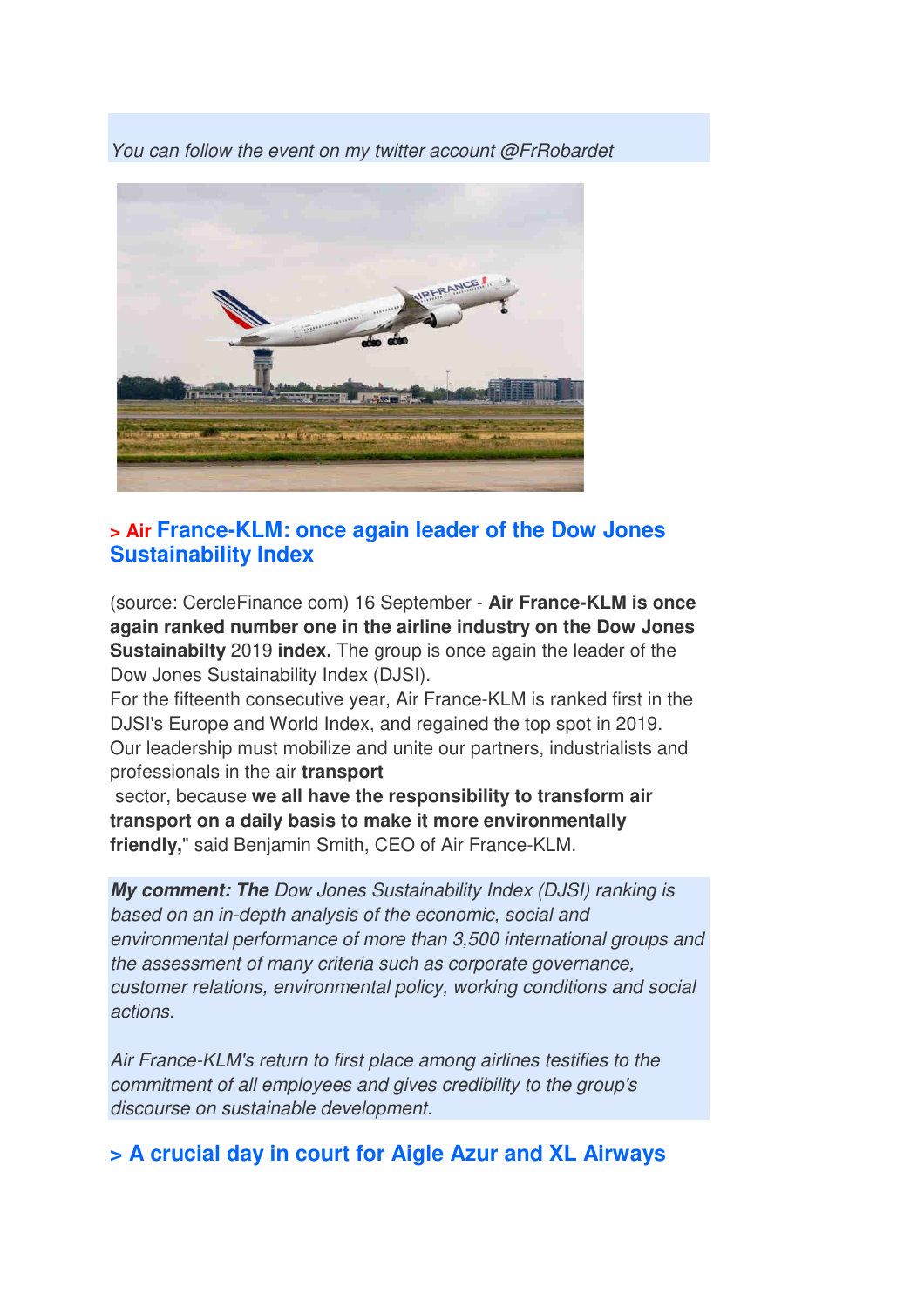(source BFM TV with AFP) 23 September - The future of two French airlines in crisis is being decided on Monday before the courts: in Evry, the Commercial Court is examining four applications to take over Aigle Azur, while in Bobigny, XL Airways is asking for its placement in a turnaround.

**Aigle Azur**, whose 11 aircraft have not flown since 7 September and **has been placed in judicial liquidation with continued activity until Friday[27 September]** (...).

Specialising in links with Algeria and services to the Mediterranean basin, the company, which has a liability of at least 148 million euros, is particularly affected by unfortunate strategic choices, with the opening of lines to Beijing and Sao Paulo two years ago.

**Four candidates submitted takeover bids for the company**, which employs 800 people in France and 350 in Algeria and carried 1.88 million passengers last year. **Two former Air France executives**, Lionel Guérin and Philippe Micouleau, **propose to take over the "entire business",** 787 employees and "a refocusing of the network on structurally profitable lines, in particular Algeria". Their takeover offer is conditional on obtaining a €15 million equity loan from the State.

**A second offer, presented by Gérard Houa, a minority shareholder of Aigle Azur via Lu Azur, provides for the takeover of 90% of the current fleet and 82.2% of the employees**, and financing of €30.4 million, "half of which will come from Gérard Houa and 15.4 million in medium-term loans without a suspensive clause," said Philippe Bohn, a relative of Gérard Houa. (...) The

 other two offers are that of Vueling, the low-cost airline of the IAG group which wishes to take over part of Aigle Azur's slots, and an offer in its own name. **Air France and the Dubreuil group, the parent company of Air Caraïbes and French Bee, had considered submitting a joint offer but withdrew**, particularly because of the "social risks associated with employee takeovers", according to Dubreuil.

**XL Airways, which defends itself against any strategic error, declared itself in suspension of payment on Thursday. It considers itself a victim of the "unbridled international competition" of longhaul low-cost airlines and the weight of taxes and social security contributions in France**, according to its CEO Laurent Magnin.

The company, which stopped selling tickets on Thursday, warned that it was likely to cancel flights as from Monday, the day on which the Bobigny Commercial Court, north of Paris, is due to consider its application for bankruptcy. (...)

 The long-haul airline, owned by the French holding company DreamJet Participations since 2016, "needs 35 million to get back on track", according to Laurent Magnin, who called on Air France to help.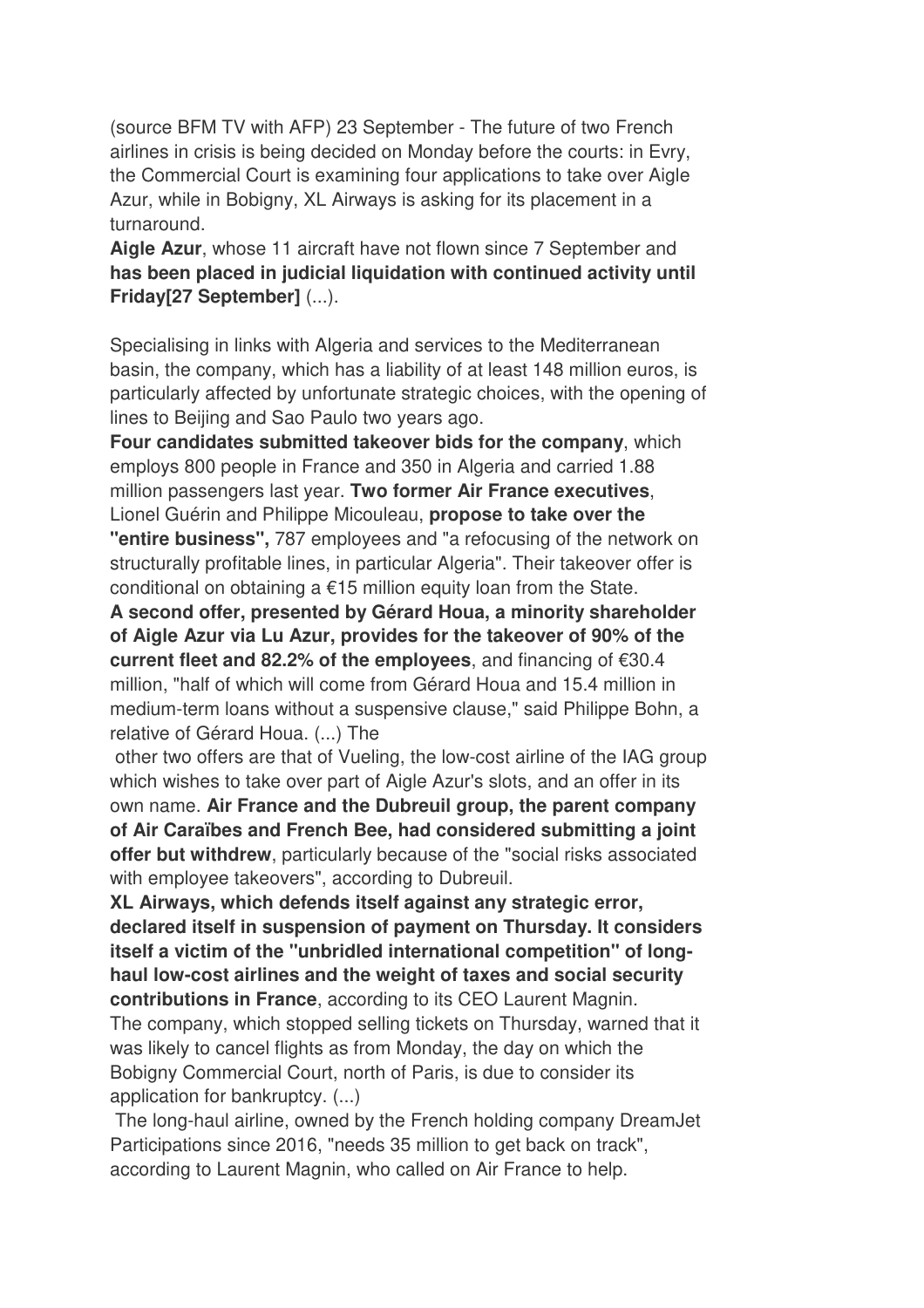Discussions are ongoing between XL Airways and potential buyers, including Air France, said Sunday a source close to the case. (...)

*My comment: Several reasons led Air France and the Dubreuil Group to withdraw their joint offer.* 

*In its press release, Air France stated in particular that "the conditions of this takeover did not make it possible to comply with the provisions of the existing agreements within Air France and could ultimately damage the more peaceful social climate that has existed within the group for a year. (...) The Air France Group is recruiting in several operational areas and will be keen to welcome into its selection processes the employees of Aigle Azur who wish to join its companies."* 

*I regret the very short deadline, less than two weeks, which did not allow the two companies to prepare an offer that reconciled the interests of all parties. The takeover of Air Berlin had been the subject of a process lasting more than a year.*

#### **> Corsair: fleet renewal and expansion of the transatlantic network**

(source Air Journal) September 18 - With the support of its new shareholder INTRO Aviation, **the French airline Corsair has announced a development plan based on two main areas: fleet renewal and network expansion**, "with a strong focus on service and product quality," she said. The **Corsair**

 fleet modernization and development project **plans to increase to 13 all-Airbus aircraft in 2023,** with a first phase by May 2021. (...) Corsair will therefore operate a fleet of 10 A330 aircraft, including 5 NEOs, from May 2021.

"(...) **the Airbus A330 is a technical choice that is** consistent with our strategy. **It will enable Corsair to** increase the number of frequencies, thus meeting the expectations of all customer segments, and the company **to continue to develop its market share in the Business segment,**" explains the company, which plans to increase the number of seats in the forward classes. (...)

 In order to rebalance its leisure component, Corsair is developing and rationalising its network, targeting high-volume destinations, enabling it to operate a minimum of 5 flights per week, with the objective of operating direct and daily flights.

(...) Corsair opened Miami year-round in June 2019 (...). The company also announced the expansion of its service to Montreal on an annual basis. Finally, (...) **Corsair will open New York** as of June 10, 2020, an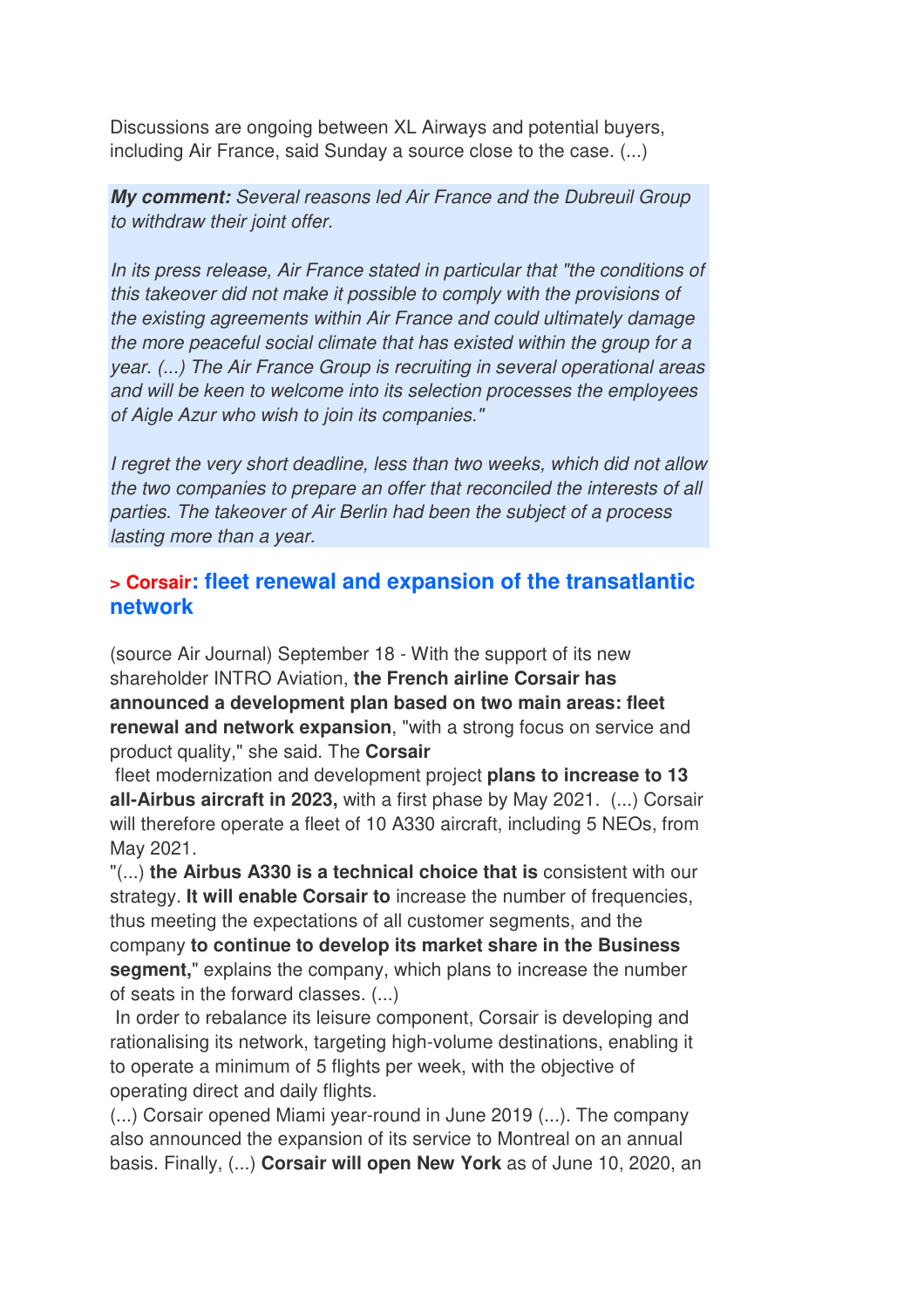emblematic line, with strong potential in all types of cabins.

"(...) **On this line where the low-cost offer is abundant, Corsair will thus be the only alternative to large companies with a quality offer in three-class cabins**", comments Pascal de Izaguirre, President and CEO of Corsair.

*My comment: The renewal and expansion of Corsair's fleet seems necessary to guarantee the sustainability of one of the last small French companies.* 

*But Corsair's announcement of the opening of the Paris-New York line is striking. If XL Airways succeeds in finding a buyer, there will be ten companies in 2020 that will share this market. Much more than on the London-New York (six airlines) or Frankfurt-New York (four airlines) routes.*

#### **> Behind the black series, the untreated evils of French air transport**

(source Les Échos) September 20 - **Two French airlines in court on the same day**: this is the sad spectacle offered by French air transport. This Monday, the Evry court will examine the last chances of taking over Aigle Azur, while the Bobigny court will rule on the receivership of XL Airways. (...) **All this six months after the "Air Transport Conference", which was to lead to solutions that would strengthen the competitiveness of French air transport.** 

 However, it was not for lack of warning. For several years, all employers' and trade union organisations have been alarmed by the situation of French air transport, which is uncompetitive and undercapitalised. Over the past 20 years, the French flag has seen its market share decline by one point each year, to 41% in 2018. And **most French airlines are regularly in deficit. This is particularly true this year: with the exception of Air Caraïbes and its little sister French Bee, all are in the red, including Air France, whose operating result was still negative in the first half.** 

 Faced with this situation, **many people point to the weight of French taxation and social security contributions in the** face of competition that is sometimes considered unfair by some low-cost airlines and Gulf companies. (...)

According to a 2016 Senate report, the cost of security at French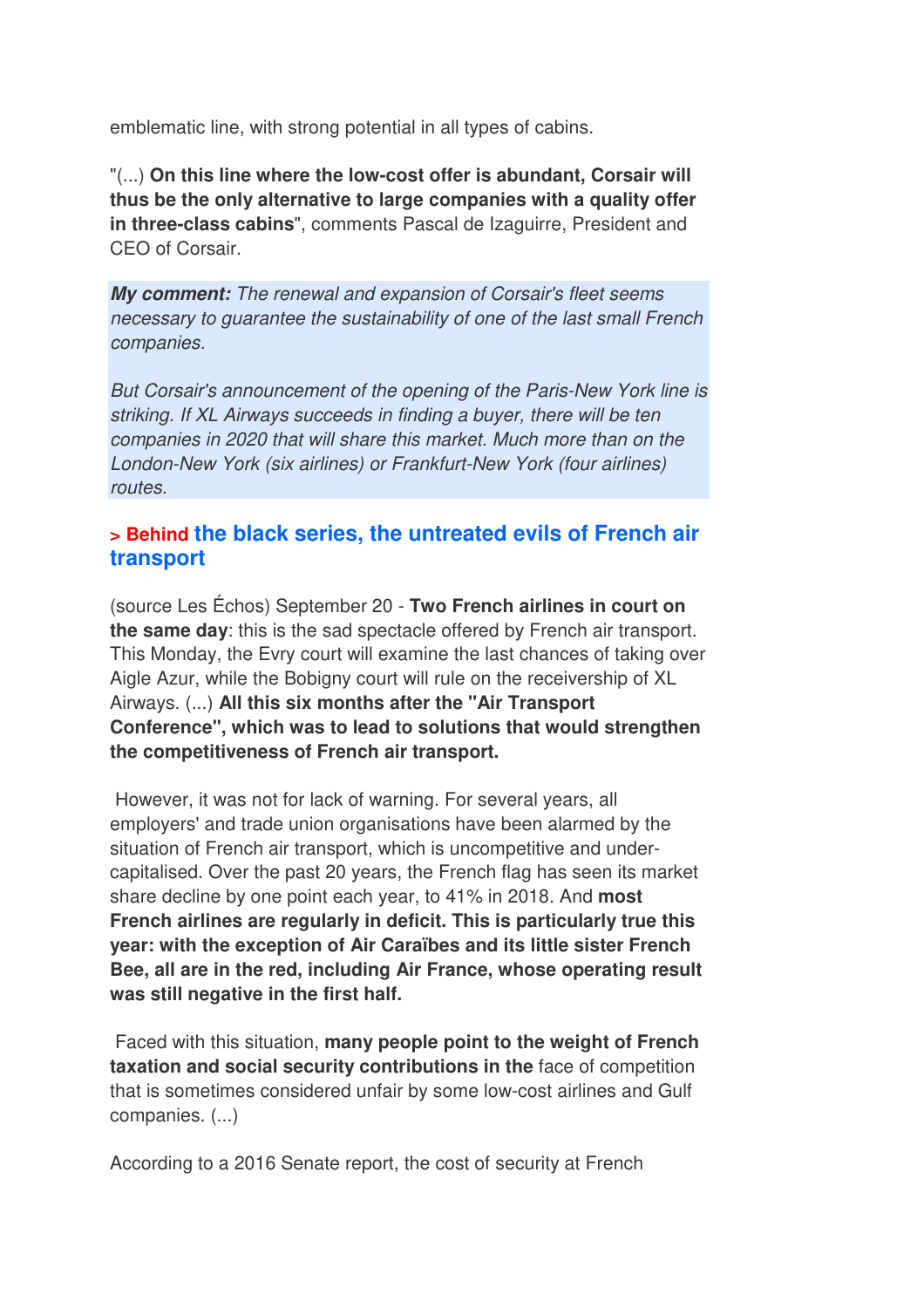airports is on average 35% higher than at other European airports. The difference in social security contributions between Air France and KLM or Lufthansa represents several hundred million euros. And unlike other sectors, French companies have no customs protection against competition from companies from low-cost countries.

**In addition to these structural handicaps, there are other weaknesses in the responsibility of private actors. The first is the too small size of the tricolour companies**. Most of these small Thumb of the Sky have less than a dozen aircraft, which is considered the minimum size to be able to amortize the fixed costs (maintenance, commercial service, crew training) of an air operation.

However, there have been many attempts to consolidate, but they have often come up against the difficulty of integrating staff with different status and seniority, and the lack of capital. (...)

 Moreover, French companies are not spared the usual evils of air transport - fluctuations in oil prices and strong seasonality. Unless they have the cash flow to buy oil hedges or sell at a loss, the planes are empty. The weakest cannot resist it.

To this is finally added a new handicap: public mistrust. At the slightest rumour of a company's financial difficulties, bookings drop. And with them the level of cash flow. This encourages managers to hide difficulties as long as possible, at the risk of reducing the chances of recovery.

*My comment: The possible disappearance of two French companies takes stock of the foundations of French air transport, which were completed at the beginning of the year. The few measures announced do not make it possible to compensate for the difference in charges borne by French companies compared to their competitors.* 

*A new Secretary of State for Transport was appointed in early September. He knows the air well. Will he be able to work for the preservation of the French pavilion?*

#### **> Volotea will open a base in Lyon Saint-Exupéry, its sixth in France**

(source Le Journal de l'Aviation with AFP) September 19 - The low-cost airline **Volotea**, which specializes in direct flights between European regional capitals, **will open a base at Lyon Saint-Exupéry airport next spring.** 

 **It will be the Spanish company's sixth base in France**, its first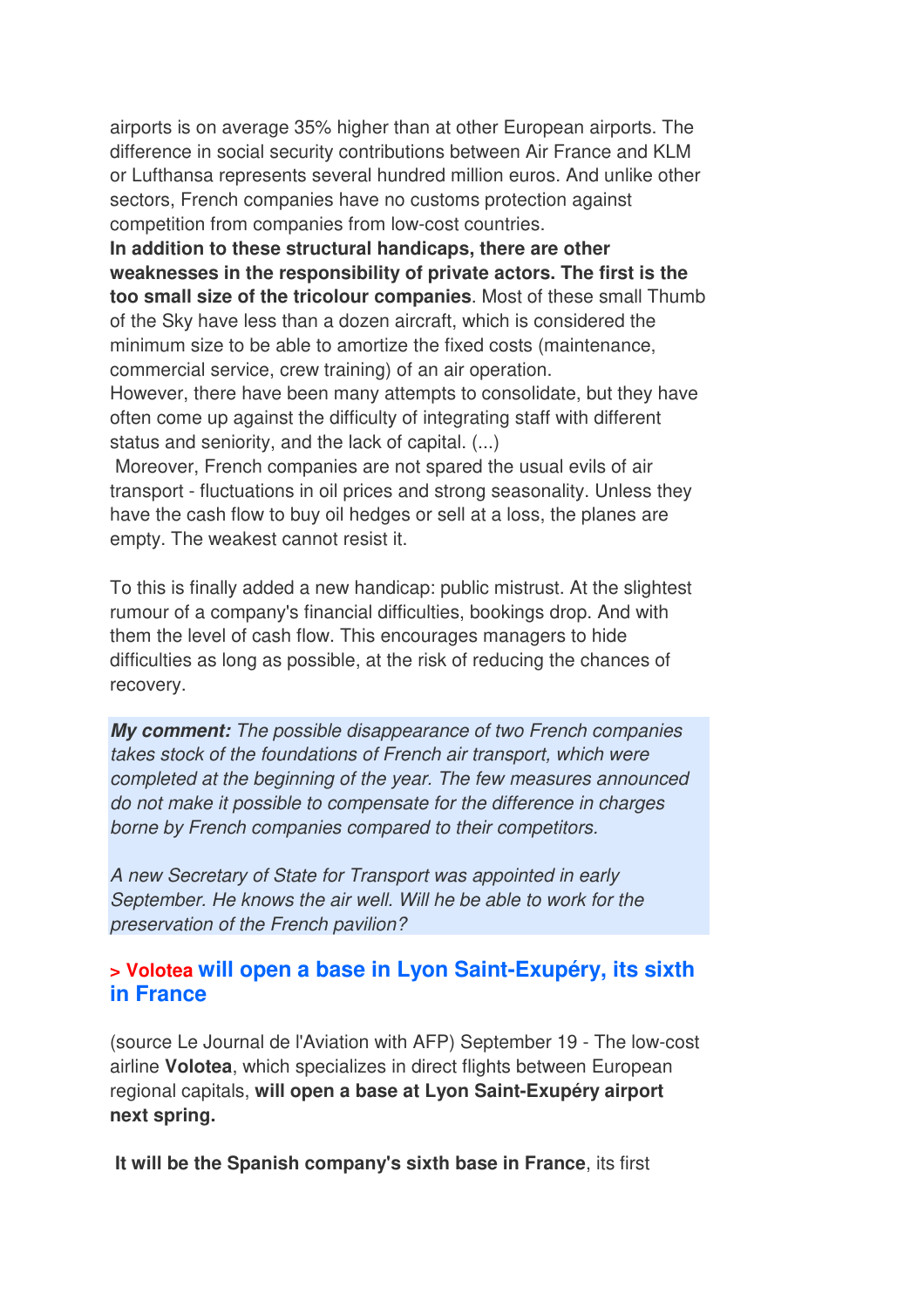market, said its sales director Pierfrancesco Carino to the press... (...) By

 basing an aircraft permanently in an airport, it is possible to offer early morning destinations and late evening returns, which is appreciated by businessmen. (...)

 Three companies currently base aircraft in Saint-Exupéry: EasyJet (8), Transavia (3) and the Irish ASL (1). The airport is also an important hub for Hop!, the regional subsidiary of Air France, but its aircraft do not spend the night there.

**Created in April 2012** by the founders of the low-cost Vueling (since then transferred to IAG), Volotea began its operations by targeting major regional metropolitan areas poorly served by historical airlines. (...)

#### **The company operates nearly half of its 36 aircraft from France** and employs 400 people.

Volotea has B717 (125 seats) and A319 (156 seats) but has decided to take American aircraft out of its fleet and use only Airbus, Carino said.  $(\ldots)$ 

*My comment: The announcement of the installation of a Volotea base in Lyon is bad news for Transavia.* 

*As in Nantes, the low-cost subsidiary of the Air France group will find itself confronted with simultaneous competition from easyJet and the Spanish airline.*

### **> Giuseppe Conte calls on Delta to do more for Alitalia**

(source Air Journal) September 22 - Delta Airlines should consider increasing its investment in the rescue of Alitalia, Italian Prime Minister Giuseppe Conte said Saturday, as **talks on the relaunch of the Italian flagship carrier drag on**.

The American airline is part of a group of investors led by the Italian railway group Ferrovie dello Stato, committed to a potential rescue of the loss-making airline. The potential investors, which also include the Atlantia infrastructure group and the Italian Treasury, plan to create a new company that will take control of the struggling carrier and inject around €1 billion.

So far, Delta has committed to a 10% stake, with Ferrovie and Atlantia about to become key investors. Speaking at an event in Rome, Conte asked Delta to play a greater role in the project. **"A 10% participation seems a little low to me to strongly involve companies," said Conte**. The group of potential rescuers had more time to submit a rescue plan, while some sources claimed that there was no agreement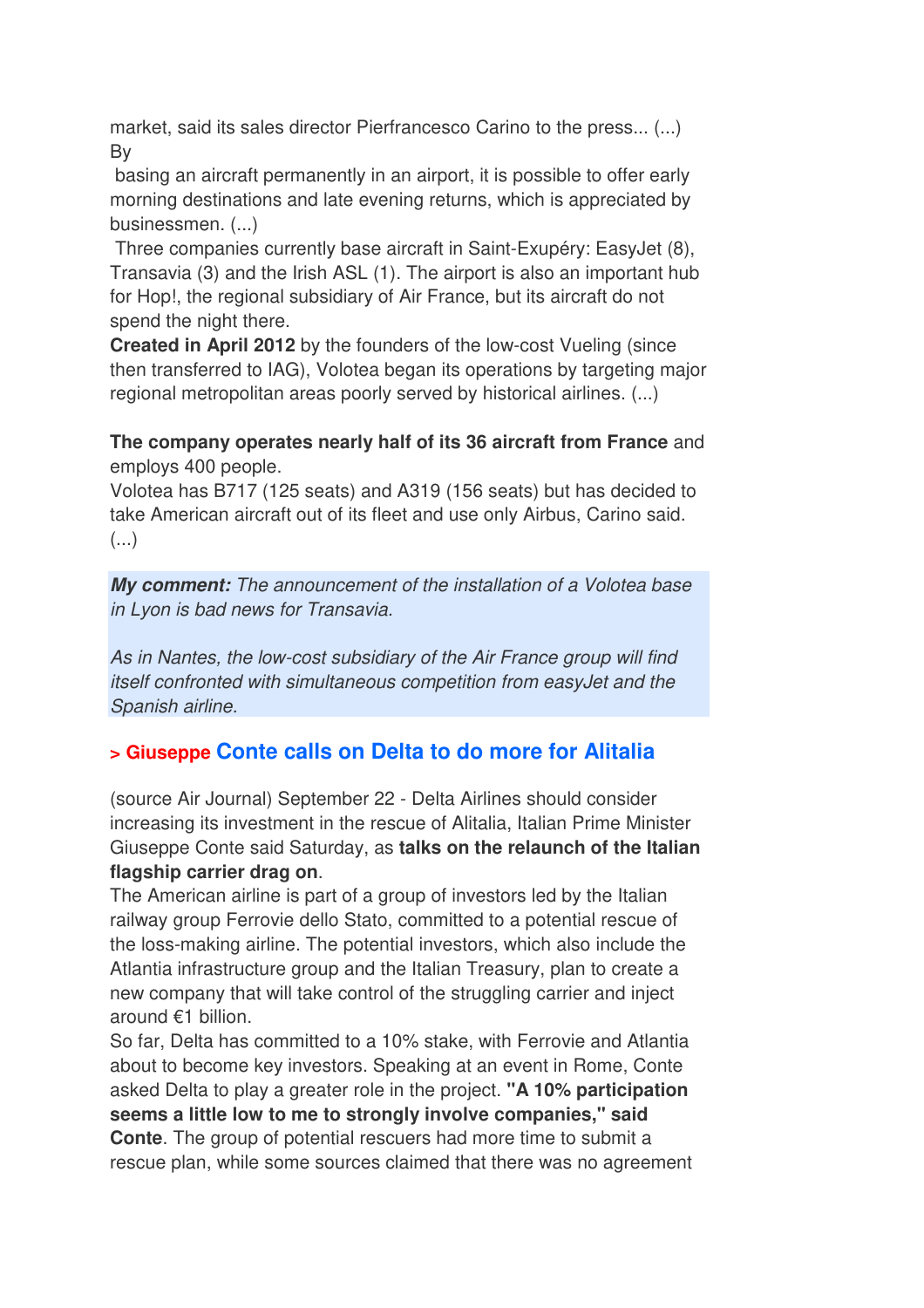on key aspects of the project. (...)

*My comment: The Italian Government has (still) authorised the extension of the deadline for Ferrovie dello Stato to 15 October for the submission of the final offer for Alitalia.*

#### **> Etihad puts down A350-1000s**

(source Business Travel) September 23 - **The situation is worsening at Etihad**, the 3rd largest airline in the Gulf after Emirates and Qatar Airways.

**Etihad reportedly stowed 3 A350-1000s recently delivered by Airbus in a hangar**. According to Airbus, these 3 aircraft were delivered between May and August 2019 and are worth \$366 million each. They did not make any commercial flights and were put directly into the hangar. (...)

The airline is implementing a 5-year recovery plan that should make it profitable in the long term.

**It reported losses of \$1.3 billion in 2018, a 15% reduction from**  \$1.52 billion in 2017. Etihad has taken various cost-cutting measures: elimination of its premium chauffeur-driven service for international destinations, introduction of an offer to purchase onboard snacks, launch of an offer of seats with more space in economy class and outsourcing the management of some of its lounges to No. 1 Lounges.

#### **> Qatar Airways: annual loss of \$639 million**

(source Air Journal) September 20 - **Qatar Airways reported a net loss of \$639 million for the fiscal year April 2018 to March 2019**, despite an increase in revenue to \$13.2 billion.

Already, in the previous fiscal year, the Qatari company had recorded a net loss of \$69 million. The **first and main cause of Qatar Airways' losses was the economic and diplomatic blockade imposed since 2017 by Sunni Arab countries** (United Arab Emirates, Saudi Arabia, Bahrain and Egypt) on Qatar, accused of being too close to Shiite Iran. "Although it is disappointing to see that Qatar Airways recorded a net loss of Qatari rials 2.3 billion (\$639 million) - attributable to the loss of traditional routes, rising oil prices and currency effects - our company's fundamentals remain extremely robust," Qatar Airways said in a statement.

The Qatari company has added 31 new destinations to its catalogue "since the beginning of the illegal blockade". It points out that its fleet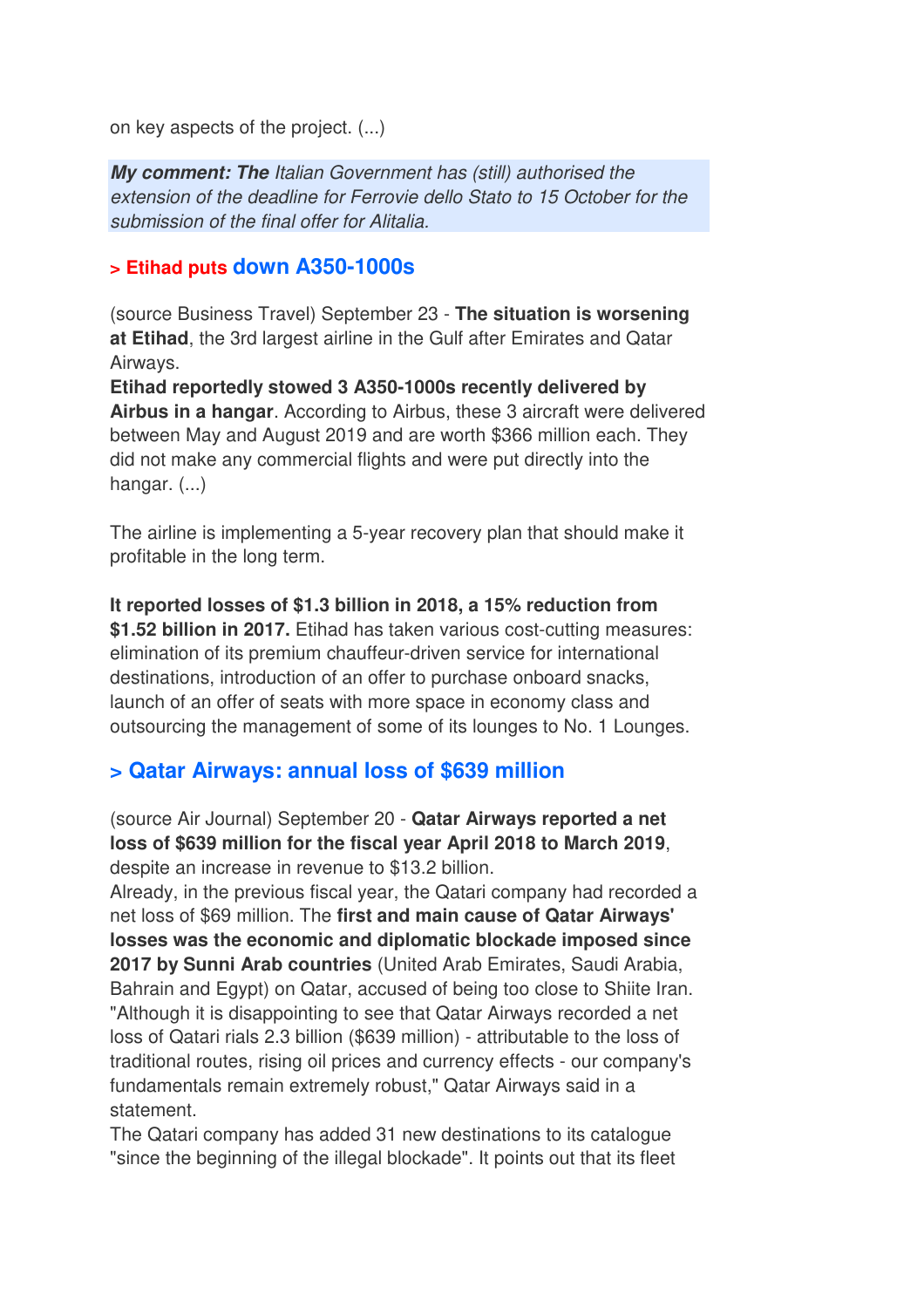has expanded by 25 aircraft, welcoming its 250th aircraft in March 2019.

*My comment: Qatar Airways and Etihad are recording unprecedented losses. The measures taken by these two companies to adjust their accounts have been slow to produce the expected results.*

#### **> Rolls Royce is taking longer than expected to solve the problems of the Trent 1000**

(source AFP) September 20 - British industrial group **Rolls-Royce warned on Friday that it would take longer than expected to fix problems on its Trent 1000 aircraft engines powering the Boeing 787.** 

 The engine manufacturer explains in a press release that the replacement of defective parts is more difficult than expected, due to the large number of engines to be repaired.

He adds that he will be able to reduce the number of aircraft grounded for repair to less than a dozen only in the second quarter of 2020, whereas he had previously hoped to achieve this objective by the end of the year.  $(...)$ 

**This case has been poisoning the engine manufacturer's life for many months at an astronomical cost of around** £1.6 billion (**€1.81 billion**), a significant part of which is in compensation to injured airlines. **The problem with these Trent 1000 engines is that their compressors are exhausted too quickly.** This prompted Rolls-Royce to develop a new part that the manufacturer must install on these engines, causing problems for user companies since some aircraft are grounded. (...)

*My comment: Most of the 800 Boeing 787s in service (including those of Air France-KLM) are equipped with GE (General Electric) engines.* 

*Only about 40 B787s are equipped with Rolls-Royce Trent 1000 engines and must be checked. British Airways, Singapore Airlines, ANA, Virgin Atlantic and Air Austral have seen their operations severely disrupted.* 

#### **> Boeing 737 MAX: Indonesian authorities question the design of the aircraft in the Lion Air crash**

(source Air Journal) September 23 - In their preliminary conclusions on the Lion Air crash, **Indonesian investigators implicated a series of failures in both the design and supervision of the Boeing 737 MAX,**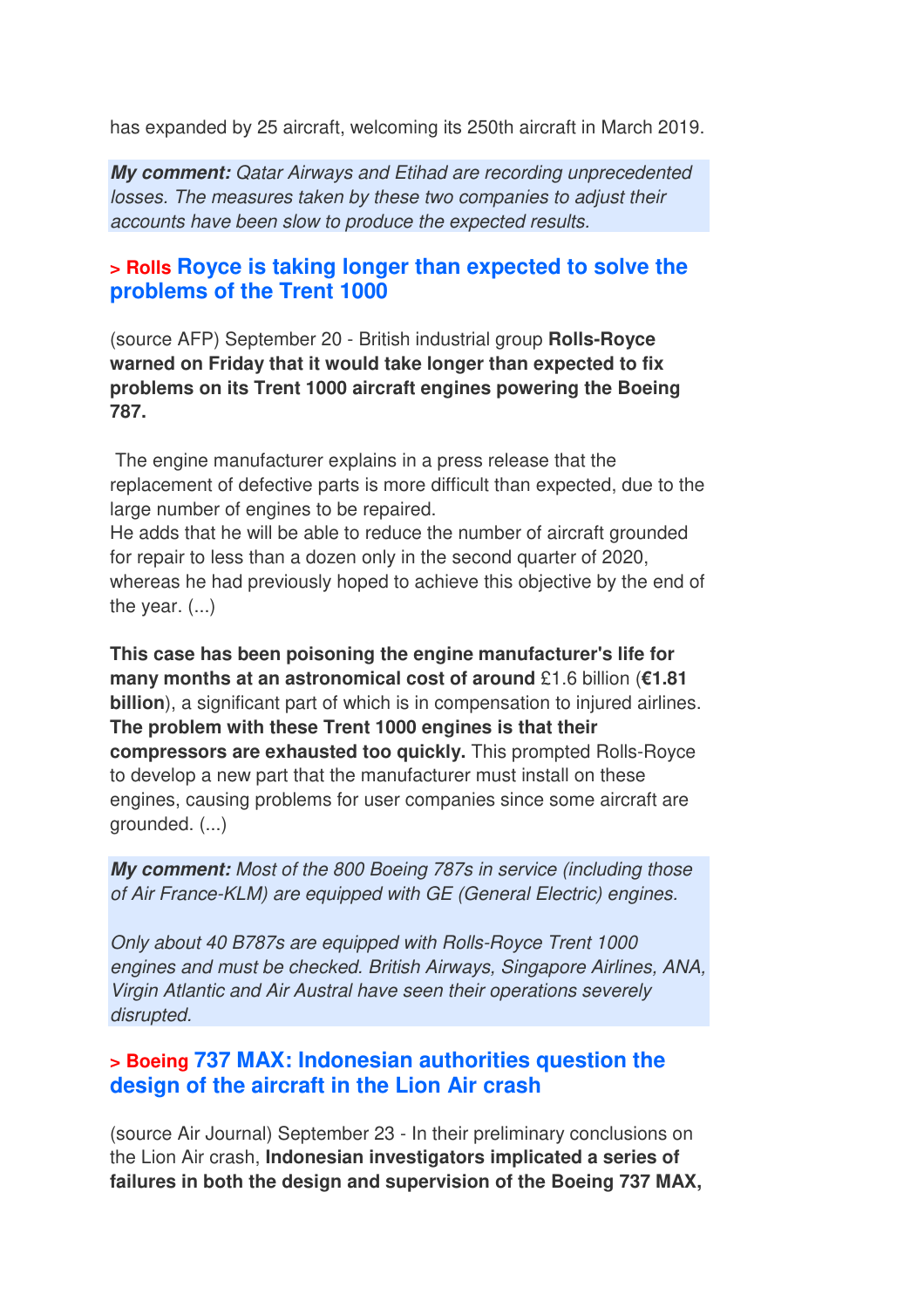according to the Wall Street Journal, which had access to the report. These preliminary conclusions would be the first to formally determine that the design of Boeing's single-aisle aircraft and its certification by the United States Federal Civil Aviation Administration (FAA) have been deficient. They also point to a series of piloting and maintenance errors as factors that could explain the crash, says the Wall Street Journal. However, Indonesian investigators, who are expected to release their report in early November, may still change their conclusions.

**The aircraft manufacturer Boeing and the FAA would be very concerned that "the final report will unduly focus on[Boeing's] design and certification errors by the FAA,"** writes the Wall Street Journal. (...)

*Last minute: The US Federal Aviation Agency (FAA) reported on Monday that the lifting of the flight ban on the Boeing 737 MAX, grounded after two accidents with 346 fatalities, will be on a country-bycountry basis, seeming to acknowledge the differences between the world civil aviation authorities.*

#### **> C919 production is scheduled to start this year**

(source Air & Cosmos) September 20 - According to "Le Quotidien du Peuple", Comac, or to make it longer the **Commercial Aircraft Corp of China, has announced that production of its medium-haul C919 will begin by the end of this year for delivery to China Eastern Airlines in two to three years,** 2021/2023.

This information comes as the Comac C919 test campaign is still in full swing. The four prototypes (101, 102, 103 and 104) multiply flight and ground tests (...).

**Comac claims 815 orders** (farms, letters of intent, memoranda of understanding, letters of purchase, etc.....) for C919.

*My comment: The Chinese C919 has a capacity of between 158 and 174 passengers. As a competitor of Airbus and Boeing, it should initially equip Chinese airlines.* 

*Will it then be able to penetrate the European and American markets?*

#### **> Lion Air victim of hackers**

(source Les Échos) September 19 - In the last century, hijackers were the airlines' pet peeve, now it is the turn of hijackers on the Internet to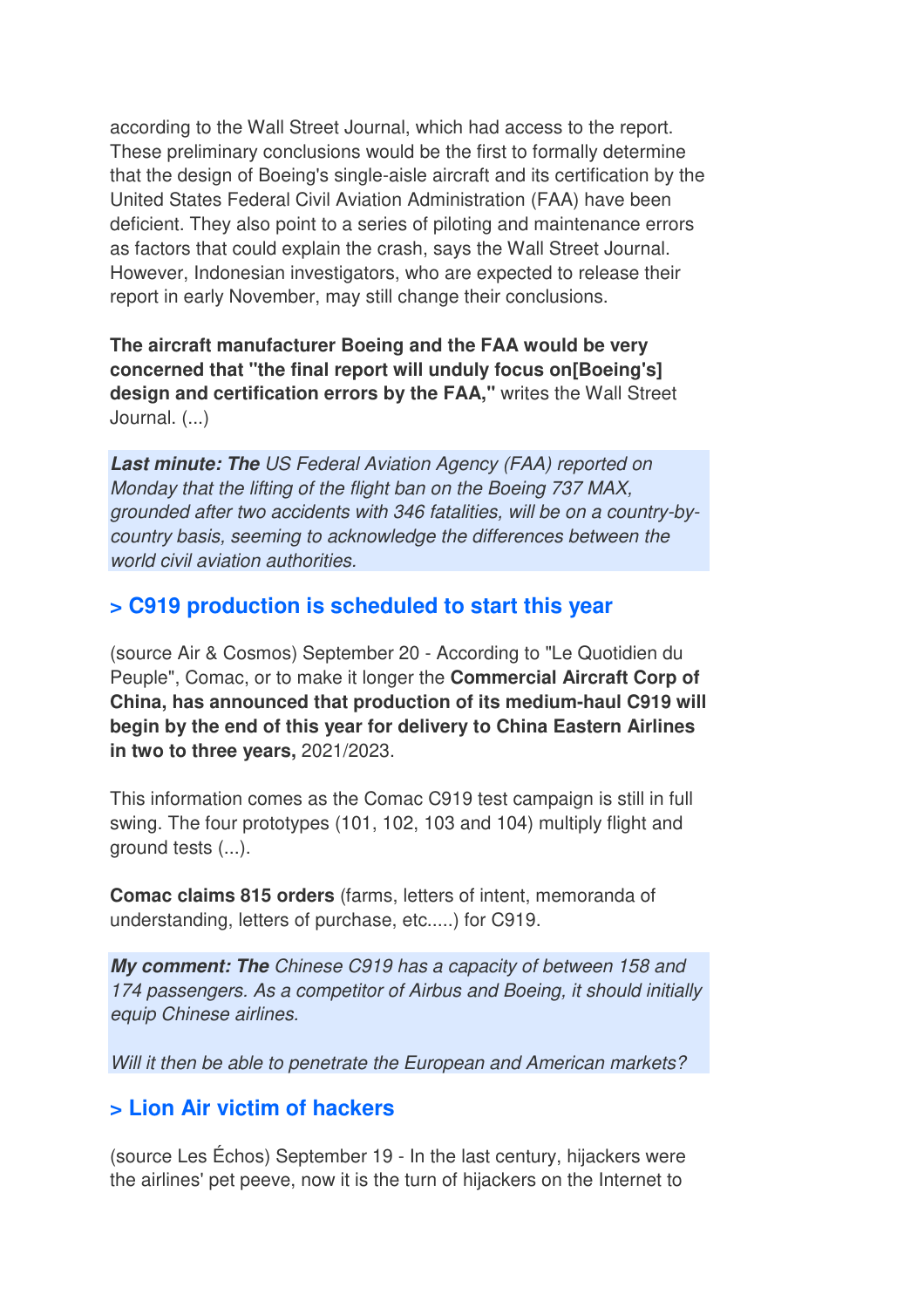give them a cold sweat. **After British Airways, Delta Airlines or Cathay Pacific, their latest victim is the Malaysian airline Lion Air**. Or more precisely its subsidiaries, Thai Lion Mentari Airlines and Malindo Airways (Malaysia and Indonesia).

"**Malindo Airways' passenger information, which is hosted on the cloud, may have been compromised,**" acknowledged the largest private Malaysian airline in a statement issued Thursday. "**We are still investigating the extent of the problem. Malindo is working with its data service provider Amazon Web Services** and its e-commerce partner GoQuo to investigate the security breach....".

Not only do these high-profile piracy damage the reputation of air carriers, but it also exposes them to severe financial penalties. After admitting in September 2018 that the theft of its customers' confidential data would involve 380,000 credit cards, British Airways faces a fine of £183 million ( $\epsilon$ 206.5 million) for "failing to protect its customers' personal data" (...).

*My comment: For those who wonder what the cloud is, I repeat the explanation found on the culture-informatique net site: "cloud computing is about being able to use computer resources without owning them".* 

*The providers of this service offer companies to host their data on machines located anywhere in the world. Many companies have been attracted, with suppliers permanently having a stock of machines immediately ready for use.* 

*There are two major disadvantages regarding the security and confidentiality of data hosted in the cloud.* 

*. The first, discussed in the article, is that companies outsource the protection of their most sensitive data to external providers. In the event of piracy, it is always the companies that are penalized, not their suppliers.* 

*. The second disadvantage, which is less frequently discussed, stems from the adoption of the Cloud Act in March 2018 by the US Parliament. The Cloud Act requires service providers in the United States to produce the data they hold, whether the data is physically located in the United States or hosted outside the United States.* 

*Some European companies, which fear industrial espionage, have opted for European suppliers or even preferred to keep their data in their own machines.*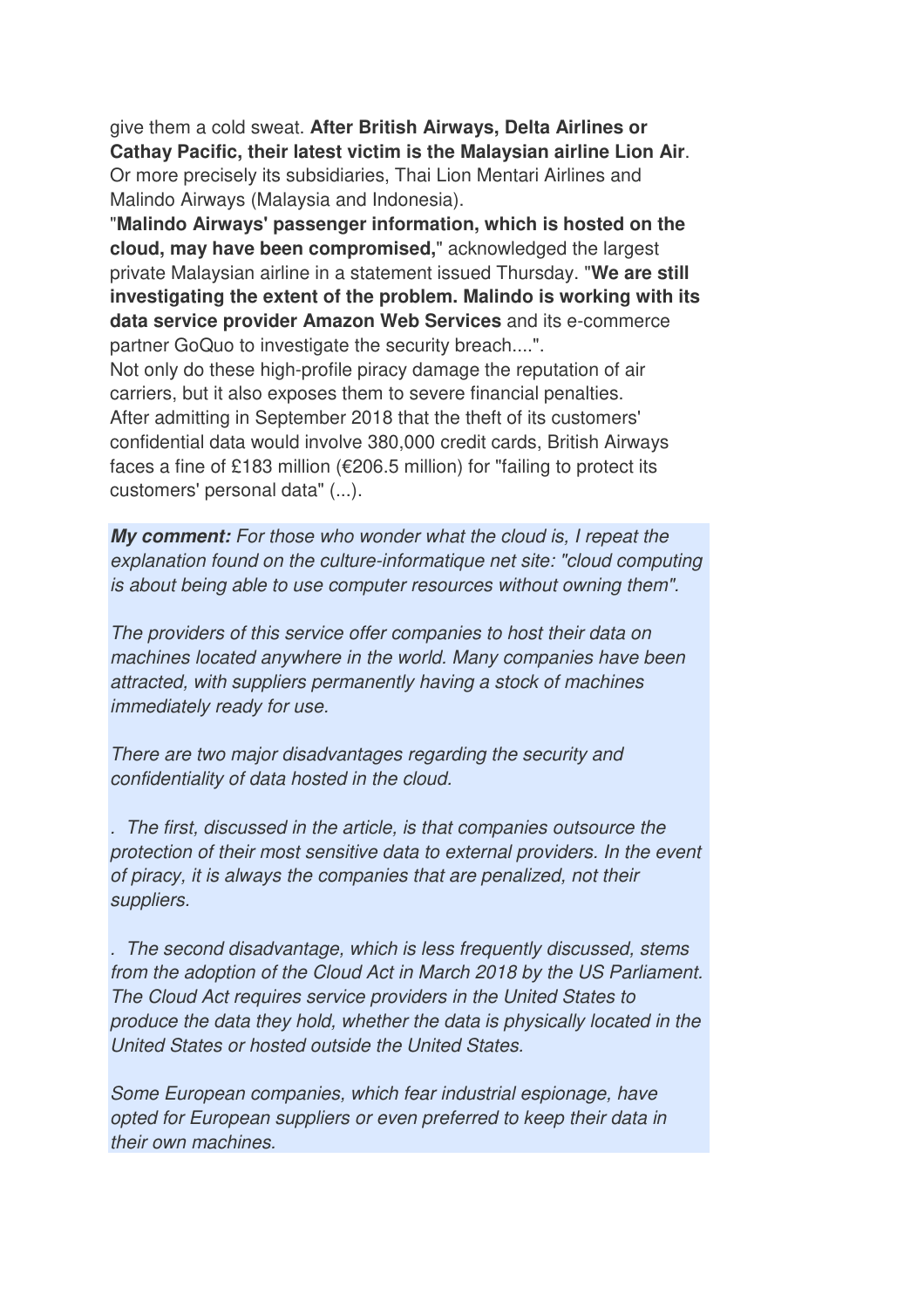#### **> Thomas Cook declared bankrupt: 22,000 jobs threatened, 600,000 tourists to be repatriated**

(source L'avenir net) September 23 - British tour operator **Thomas Cook is ceasing operations with immediate effect...** All flight and holiday bookings have been cancelled. (...)

Thomas Cook's late discussions with his creditors and Chinese shareholder Fosun did not result in the rescue of the world's oldest independent tour operator. (...)

 Thomas Cook's boss said the group's bankruptcy caused "a deep regret" and apologized to the company's "millions of customers and thousands of employees", PA reports.

This **bankruptcy presents a risk of job loss for 22,000 of the group's employees**, including 9,000 in the United Kingdom. **The British authorities will also have to immediately organise the repatriation of 150,000 British tourists. But in total, 600,000 tourists will have to be repatriated, the** largest operation for civilians since the Second World War.

The highly indebted **tour operator has seen its horizon darken in** recent years due to **fierce competition from low-cost travel websites and the reluctance of tourists worried about Brexit in** particular. He had announced an abyssal loss of £1.5 billion for the first half of the year, with a turnover of some £10 billion. Its fate was decided in a few days: last week, creditors asked it to find 200 million pounds (227 million euros) in additional financing so that a rescue plan already accepted for 900 million pounds and led by the Chinese Fosun, the largest shareholder, could be validated. Marathon discussions took place all weekend, but to no avail.

*My comment: The Thomas Cook Group operates four airlines: Thomas Cook Airlines (34 aircraft), Thomas Cook Scandinavia (13 aircraft), Thomas Cook Balearics (6 aircraft) and Condor (53 aircraft). Condor announced that it was continuing its operations after applying for a loan from the German government to avoid a liquidity crisis.* 

*Thomas Cook's bankruptcy will have consequences for its employees, customers and suppliers. Among them are aircraft rental companies. With the exception of five aircraft, all Airbus and Boeing are under lease with some 40 rental companies and investment funds.*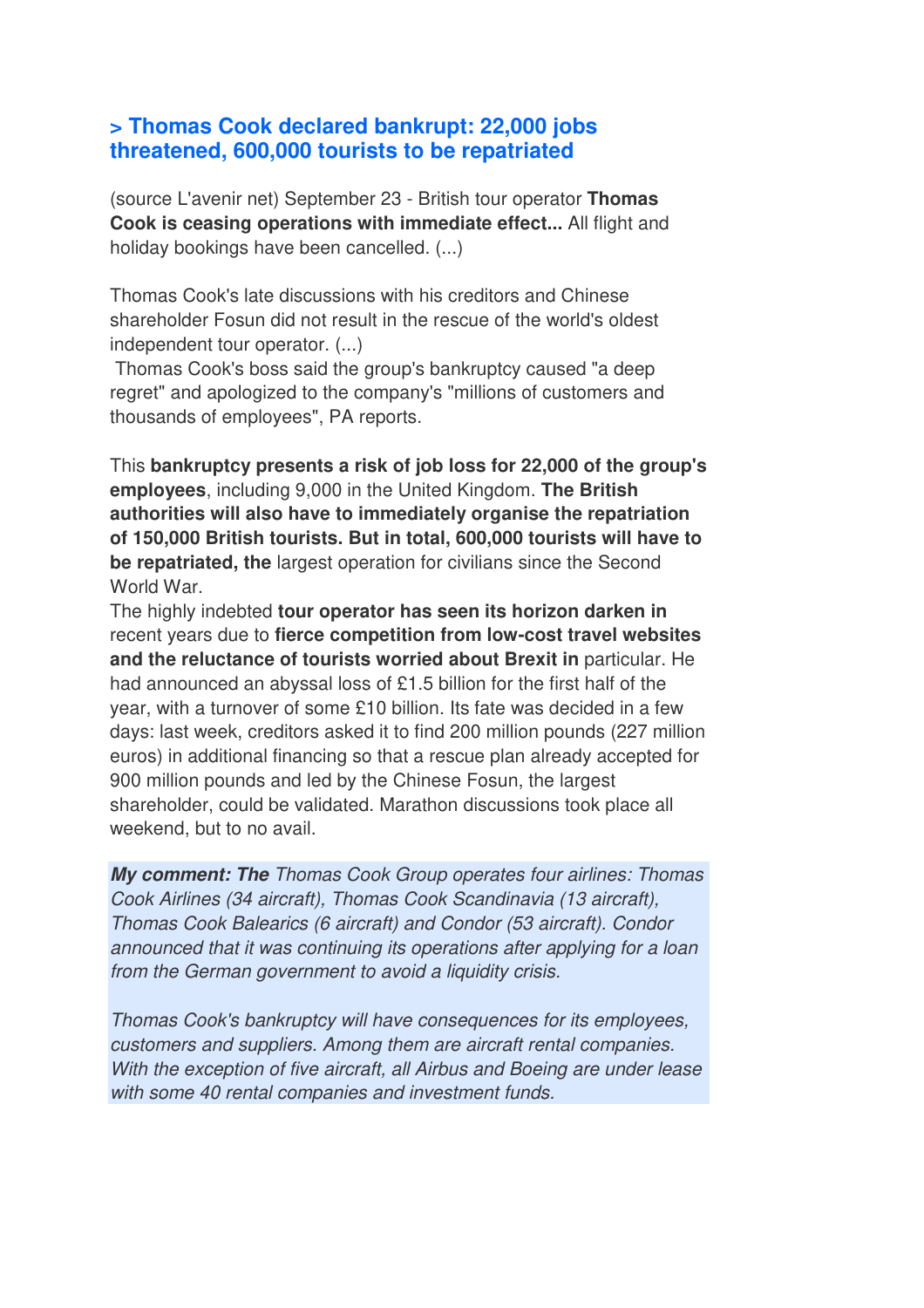## *End of the press review*

#### **> Follow-up to the referendum on the privatisation of Aéroports de Paris**

The consultation mechanism on the privatisation of the ADP group is open from 13 June to March 2020. To lead to a shared initiative referendum (RIP), it requires the signature of 4.7 million voters.

On the Internet, the consultation is signed on the website referendum.interieur.gouv fr

As of 23 September, the consultation had collected 769,000 signatures, or 16.30% of the required signatures.

#### **> My comment on the evolution of the Air France-KLM share price**

**The Air France-KLM share price was €9.206 at the end of Monday 23 September. It is up by 0.35%.**

**The average (consensus) of analysts for the AF-KLM share is 10.66 euros.**

**The barrel of Brent oil** (North Sea) **is down from \$4 to \$64.** It is back to the average price of recent months, after having risen sharply last week following the attacks on oil installations in Saudi Arabia.

#### **This indicative information does not in any way constitute an incentive to sell or solicit the purchase of Air France-KLM shares.**

You may react to this press review or provide me with any information or thoughts that may help me to better manage my role as a director of the Air France-KLM group.

#### **You can ask me, by return, any questions about the Air France-KLM group or employee share ownership....**

See you soon.

To find the latest press reviews on Monday, it's here

#### **If you enjoy this press review, circulate it.**

New readers will be able to receive it by providing me with the email